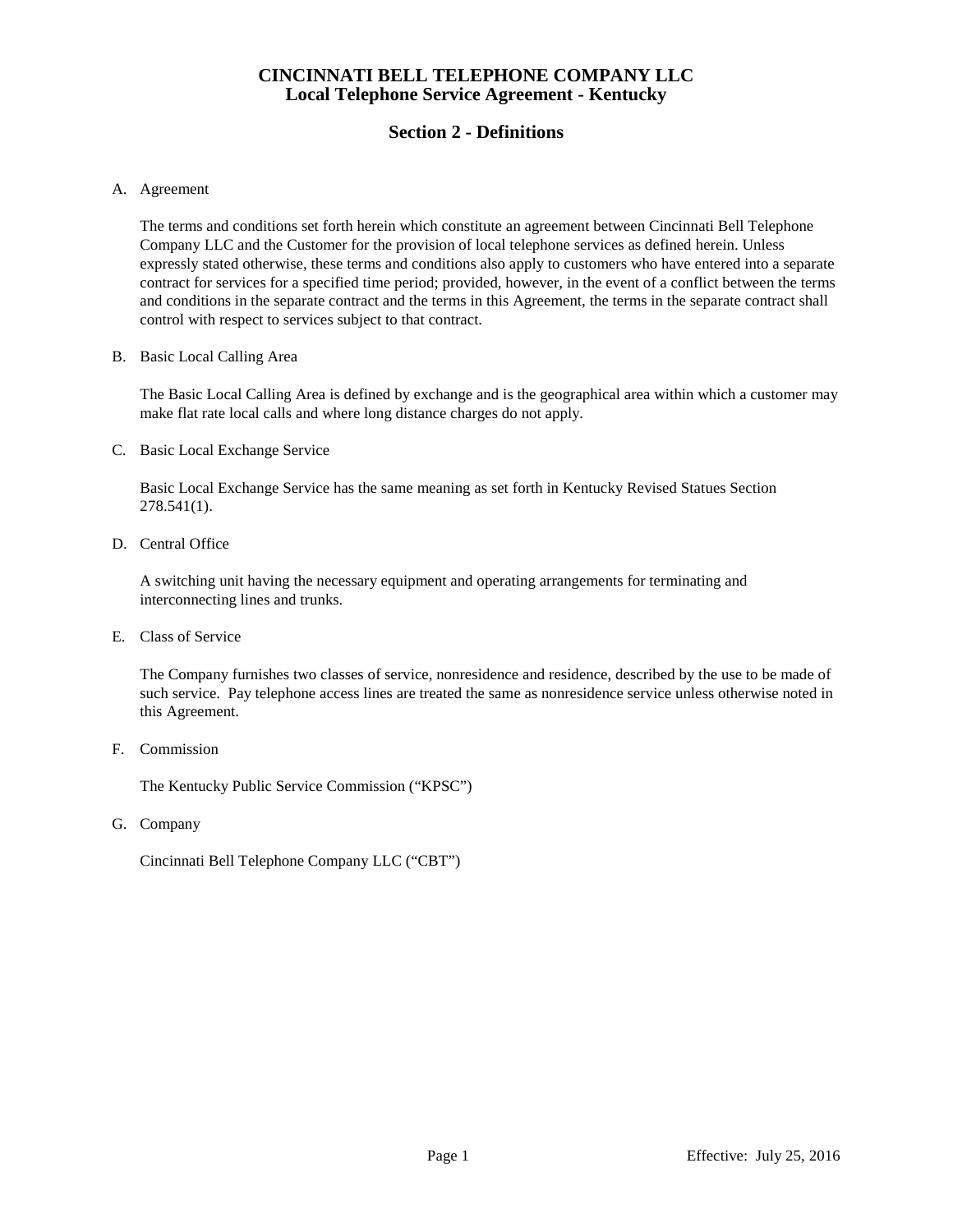# **Section 2 - Definitions**

### H. Continuous Property

The plot of ground, together with any buildings thereon, occupied by the Customer, which is not separated by public highways or by property occupied by others. Where a Customer occupies properties on both sides of a street, alley, highway, body of water, railroad right of way, etc., and the properties would otherwise be continuous, such properties are treated as continuous property provided local wire or cable facilities are used and the customer furnishes all local distribution pole line facilities or underground conduit required in connection with the wire or cable.

For the purpose of determining the application of charges, continuous property is additionally defined as follows when apartments, office buildings, or shopping center malls occupied by more than one customer are involved:

For residence service, the apartment occupied by the Customer.

For nonresidence service, the space (single office, or two or more offices on same or different floors) occupied by the Customer, whether or not separated by space occupied by others, except that when the Customer vacates the space from which service is being relocated, the relocation is considered to involve non-continuous property.

I. Cost

The cost of labor and material, plus an appropriate share of the Company's general operating and supervising expense.

J. Customer

The person, firm, or corporation that orders service and is responsible for the payment of charges and compliance with the rules and regulations of the Company.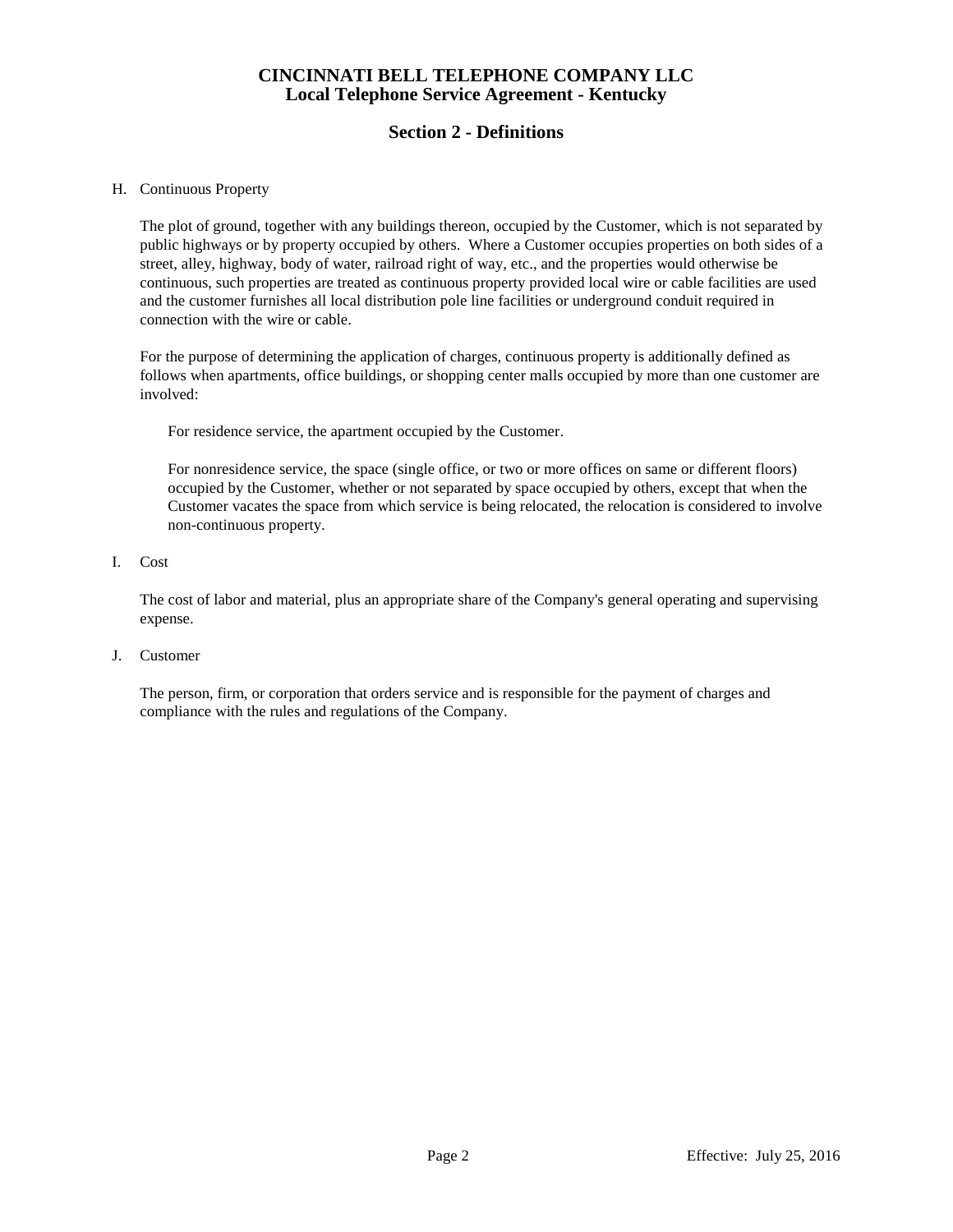# **Section 2 - Definitions**

### K. Demarcation Point (Network Interface)

The point of demarcation and/or interconnection between Company communications facilities and terminal equipment, protective apparatus or wiring at a Customer's premises. Company installed facilities at or constituting the demarcation point will consist of wire or a jack conforming to Subpart F of Part 68 of the FCC's rules. "Premises" as used herein generally means a dwelling unit, other building or a legal unit of real property such as a lot on which a dwelling unit is located, as determined by the Company's reasonable and nondiscriminatory standard operating practices. The "minimum point of entry" as used in this section will be either (1) the closest practicable point to where the wiring crosses a property line or (2) the closest practicable point to where the wiring enters a multiunit building or buildings. The Company's reasonable and nondiscriminatory standard operating practices will determine which of (1) or (2) will apply. The Company is not precluded from establishing reasonable classifications of multiunit premises for purposes of determining which of (1) or (2) above will apply. Multiunit premises include, but are not limited to, residential, commercial, shopping center and campus situations.

#### 1. Single Unit Installations

For single unit installations existing as of November 1, 1991, and installations installed after that date, the demarcation point will be a point within twelve inches of the protector or, where there is no protector, within twelve inches of where the telephone wire enters the customer's premises.

#### 2. Multiunit Installations

 In multiunit premises existing as of November 1, 1991, the demarcation point will be determined in accordance with the Company's reasonable and nondiscriminatory standard operating practices; provided, however, that where there are multiple demarcation points within the multiunit premises, a demarcation point for a customer will not be further inside the customer's premises than a point twelve inches from where the wiring enters the customer's premises.

 In multiunit premises in which wiring is installed after November 1, 1991, including additions, modifications and rearrangements of wiring existing prior to that date, the multiunit premises owner will determine the location of the demarcation point or points. The multiunit premises owner will determine whether there will be a single demarcation point location for all customers or separate locations for each customer; provided, however, that where there are multiple demarcation points within the multiunit premises, a demarcation point for a customer will not be further inside the customer's premises than a point twelve inches from where the wiring enters the customer's premises.

#### L. Exchange

A geographic unit established for the administration of telecommunications service in a specified area which usually embraces a city, town, or village and its environs.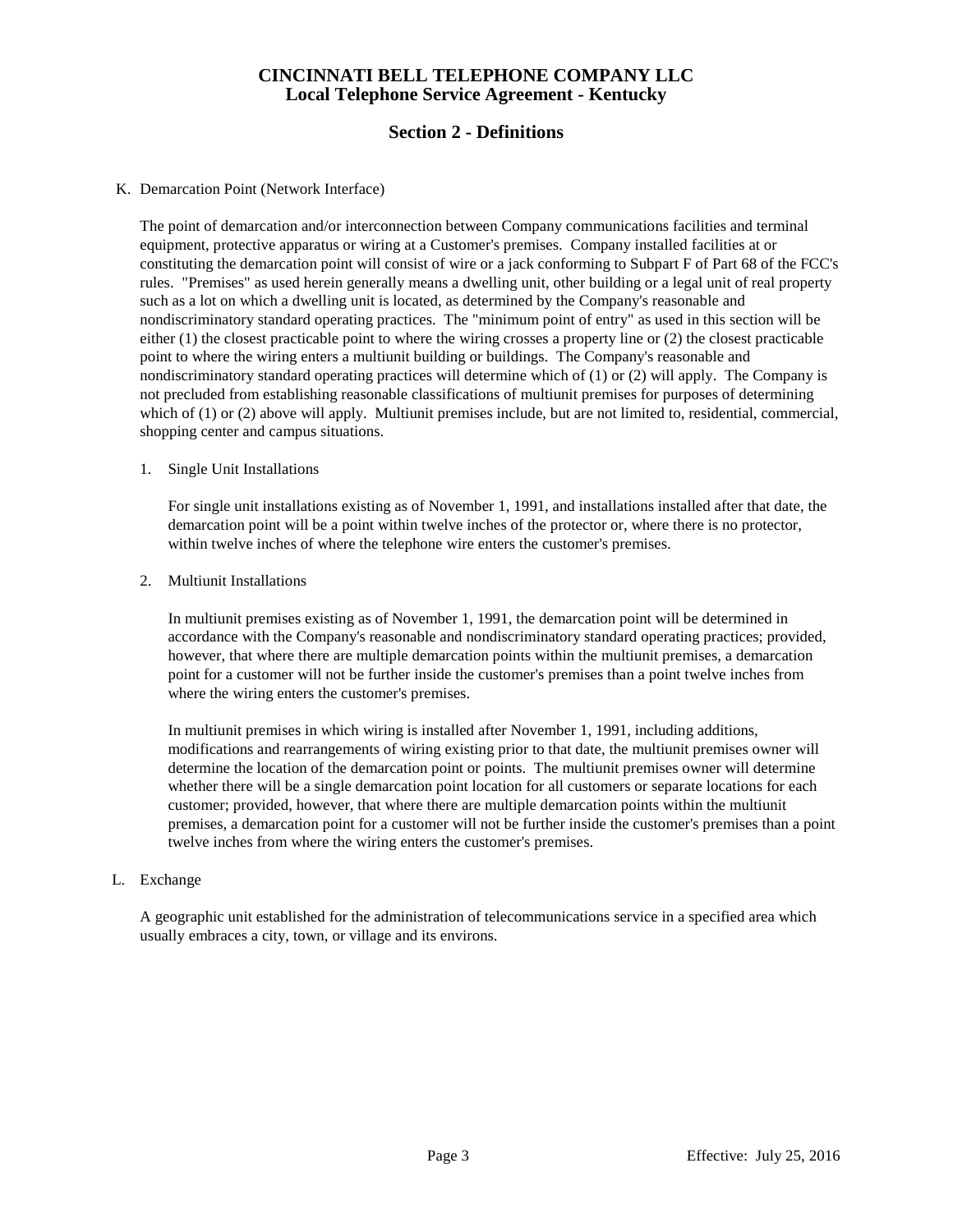## **Section 2 - Definitions**

#### M. Exchange Service

The service of furnishing facilities for telecommunications within a local service area, in accordance with regulations, rates, and charges specified in this Agreement or the Company's tariffs.

#### N. Flat Rate Service

Customer exchange service for which a stipulated monthly rate is charged, covering all local message use within a defined area.

O. Hunting

An arrangement whereby an individual line is grouped with one or more other individual lines of the same class furnished to a Customer on continuous property, so that calls to the first number of the grouped lines are automatically routed to the first non-busy line of the lines so grouped, and a busy signal is not given unless all the grouped lines are tested once for busy.

P. Initial Charge (Nonrecurring Charge)

A nonrecurring or one-time charge associated with the installation of certain services or facilities, either in lieu of or in addition to recurring monthly charges or other service type charges.

Q. Initial Service Period

The minimum length of time a customer is obligated to pay for service, facilities, or equipment whether or not retained by the customer for that minimum length of time. The Initial Service Period for all services in this Agreement is one month unless otherwise stated.

R. Inside Wire

The wire, including connectors, blocks, and jacks, which extends between the network interface or demarcation point and the jack locations within the Customer's premises to which terminal equipment can be connected.

S. K.R.S.

Kentucky Revised Statutes

T. Measured Service

Customer local exchange service which is usage sensitive. In addition to a basic monthly charge for local exchange service, the Customer is billed for usage based upon the number of originated local calls and the length of those calls in minutes.